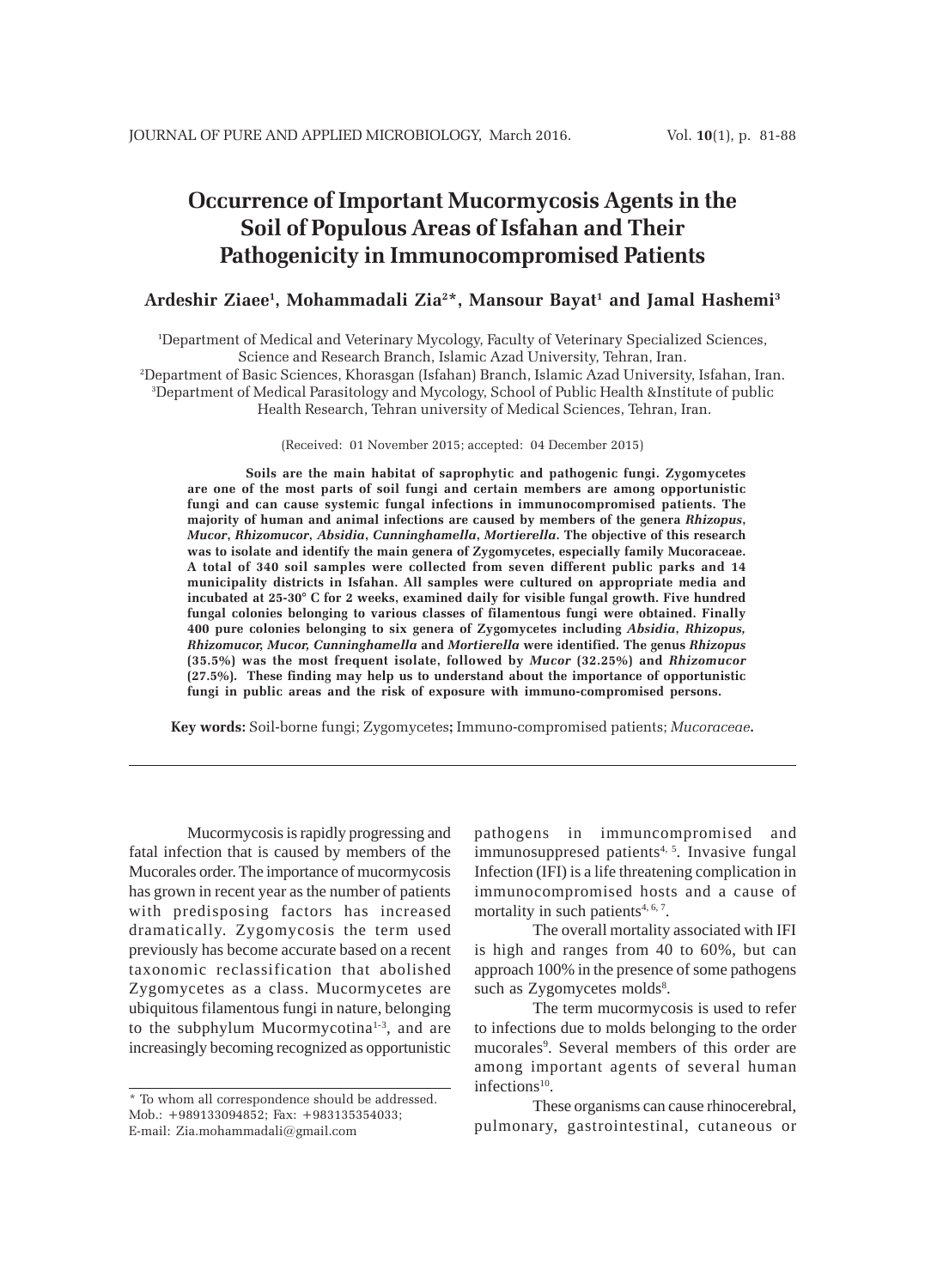disseminated infections in predisposed individuals. The severity of the disease depends on the interaction between the fungus and the host immune defenses<sup>9</sup>.

Mucormycosis many advance rapidly, leading to fatality, particularly in patients with underlying conditions $11$ . Host risk factors include diabetes mellitus, neutropenia, sustained immunosuppressive therapy, chronic prednisone use, iron chelation therapy, broad spectrum antibiotic use, severe malnutrition and primary break down in the integrity of the cutaneous barrier such as trauma, surgical wounds, needle sticks, or  $burns<sup>12</sup>$ .

Mucormycosis is the third most common IFI following aspergillosis and candidiasis. Several species of mucorales involved in different types of infectious in immunecompromised individuals<sup>13</sup>. The true incidence of mucormycosis is not known and is probably underestimated owing to difficulties in antemortem diagnosis and the low autopsy rates. Nevertheless, a rise of infections has been observed over the last years, which is attributed to rising numbers of immunocompromised hosts<sup>3</sup>.

Predominant the most common isolated genera recovered from clinical samples are *Rhizopus*, *Absidia*, *Cunninghamella*, *Mucor*, *Rhizomucor* and other genera are rare<sup>4,13</sup>.

The majority of human pathogenic fungi are soil inhabiting saprophytes. Mucorales are generally saprophytic fungi and grow on organic matter such as dead plant or animal material within soil<sup>14</sup>. They act either as opportunistic pathogens which take advantage of susceptible individuals, such as those who are immunocompromised. These organisms may be survived within the soil for a long time before infecting humans who come into contact with contaminated soil<sup>9</sup>.

There is no known relationship between species distribution and environment<sup>15</sup>. The quantity and type of microorganisms in a particular portion of soil is related to some factors such as sunlight, temperature, moisture, soil pH, nutrients, and redox potential<sup>16</sup>. Fungi are one of the most widely distributed groups of microorganisms in soil which have important roles in the soil ecosystem and also soil-borne fungal diseases. It is now well established that soil can be a reservoir of most pathogenic and opportunistic fungi. They

J PURE APPL MICROBIO*,* **10**(1), MARCH 2016.

can transfer to human by different activities especially gardening and agricultural operations<sup>17-</sup> 20.

Soil-borne pathogenic fungi may enter humans via direct inoculation into wounds, direct ingestion of soil (geophagia) or indirect ingestion via contaminated food. Fungal spores can be dispersed in different environments via dusts or mud particles from soil disturbances and introduced into respiratory tract. Soil minerals may suppress local host defenses and help to promotion of infection<sup>16</sup>. The hyphae invade blood vessels, causing tissue infraction and necrosis $5,13$ .

The systemic fungi are largely acquired via inhalation from contaminated soil and nearsoil environments. These fungal infections are particularly life-threatening in those with compromised immune systems<sup>16</sup>.

Six families including *Cunninghamellaceae, Lichtheimiaceae, Mucoraceae, Saksenaeaceae, Syncephalastraceae,* and *Thamnidiaceae* have been described as causing human infections. *Rhizopus* species is the most common known cause and *Mucor* species or *Absidia* is listed as a distant second, dependent on the patient group affected<sup>2</sup>.

The Mucorales are characterized by aseptate (coenocytic) hyaline hyphae, sexual reproduction with the formation of zygospores, and asexual reproduction with nonmotile sporangiospores $21$ .

Hence, the members of Mucorales are among the most important fungal infection agents in immuno-compromised persons, the main objective of this study was to investigate for diversity of them in soil of public parks and municipality districts of Isfahan, Iran.

## **MATERIALS AND METHODS**

During a five months period from August 2014 to December 2014, three hundred forty soil samples were taken from different sites in seven public parks and street-side gardens located on fourteen municipality districts in Isfahan. First, all debris present on the surface of soil were removed and then approximately 400 g of soil to the depth of 5 to 10 cm were collected from the surface layer and stored in sterile bags using a sterile stainless steel spoon. All samples were transferred to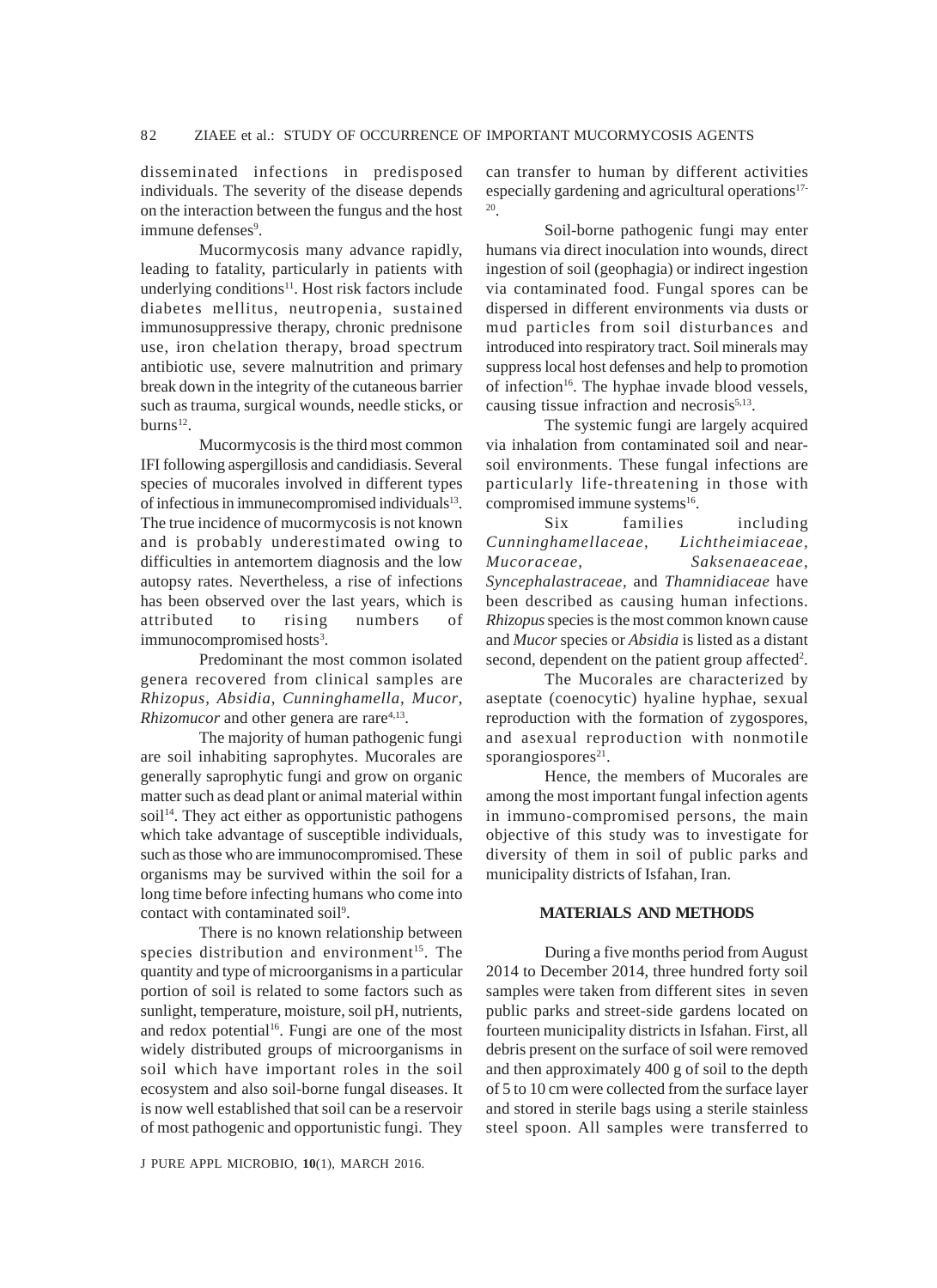laboratory for the next processing step as soon as possible.

The samples were crushed in a mortar under sterile conditions and then homogenized. Four methods were applied for culturing soil samples in sabouraud dextrose agar (SDA) and potato dextrose agar (PDA) medium supplemented with chloramphenicol:

1. Five grams of each soil sample were suspended in 20 ml of sterile double distilled water and was shaken for 5 minutes to make a soil suspension. Approximately 0.5 ml of the suspension was poured on the bottom of Petri dish and then molten cooled agar medium was added to it and mixed well.

2. 0.5 ml of the soil suspension was spread on the surface of Petri dishes containing media under sterile conditions.

3. Approximately 0.1g of each soil sample was poured on the bottom of Petri dish, and then molten cooled agar medium was added to it and was shaken gently to disperse the soil particles in the medium.

4. Approximately 0.1g of each soil sample was scattered on the surface of Petri dishes containing media under sterile conditions.

All samples were incubated at 25 to 37º C for 2 to 4 days and were observed daily in terms of fungal colony growing. The identification of the Mucormycetes was performed on the basis of macroscopic and microscopic features, and growth ability at different temperatures.

On media, colonies typically are floccose and dense and rapidly fill the entire Petri dish with abundant intertwining aerial mycelium, which looks rather like gray cotton candy. Pigmentation of the isolates varies somewhat with the genus isolated, but pigments are variations of white, gray, brown, or beige.

In microscopic examination, the hyphae are predominantly a septate or very sparsely septate and wider (average  $10 \mu m$ ) than the hyphae of most other fungi isolated from human infections. The ribbon-like hyaline hyphae are thin walled and irregular width and frequently intertwined. The features that are most useful for distinguishing among Mucorales are the presence of the rhizoids, the shape of sporangium, the length of sporangiophore, and the shape of columella, the presence or absence of apophysis and collarette, and the organization and branching of stolons $3, 12$ .

## **RESULTS**

A total of 393 and 7 pure colonies belonging to order Mucorales and Mortierellales were obtained respectively. The results obtained from preliminary analysis of these cultures are summarized in table1**.** Six genera and nine species were identified based on macroscopic and

|                   | of pablic parks and manicipality districts |             |              |
|-------------------|--------------------------------------------|-------------|--------------|
| Genus             | species                                    | No(%)       | Total $(\%)$ |
| Mucor             | circinelloides                             | 3(0.75%)    | 129 (32.25%) |
|                   | racemosus                                  | $4(1\%)$    |              |
|                   | plumbeus                                   | $2(0.5\%)$  |              |
|                   | Mucor sp                                   | 120 (30%)   |              |
| <i>Rhizomucor</i> | pusillus                                   | $6(1.5\%)$  | 110 (27.5%)  |
|                   | <i>Rhizomucor</i> sp                       | 104 (26%)   |              |
| Rhizopus          | oryzae                                     | $10(2.5\%)$ | 142 (35.5%)  |
|                   | stolonifer                                 | 12(3%)      |              |
|                   | <i>Rhizopus</i> sp                         | 120 (30%)   |              |
| Absidia           | corymbifera                                | $2(0.5\%)$  | $10(2.5\%)$  |
|                   | Absidia sp                                 | 8(2%)       |              |
| Cunninghamella    | bertholletiae                              | $2(0.5\%)$  | $2(0.5\%)$   |
| Mortierella       | wolfii                                     | 1(0.25%)    | 7(1.75%)     |
|                   | Mortierella sp                             | $6(1.5\%)$  |              |
| Total $(\%)$      |                                            | 400 (100%)  | 400 (100 %)  |
|                   |                                            |             |              |

**Table 1.** Distribution of Mucormycetes in soil of public parks and municipality districts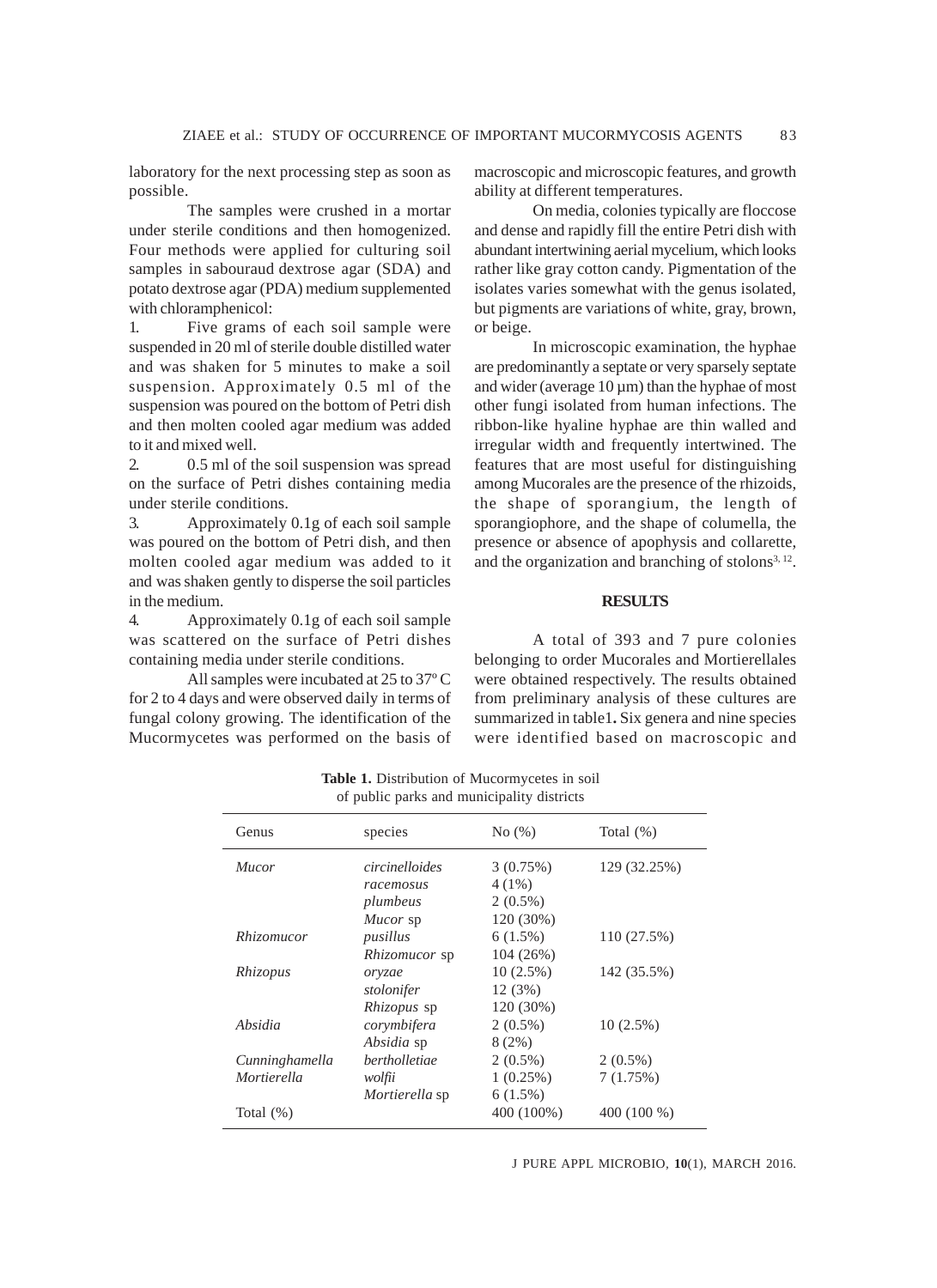|                                |                    |                                                             |               |              | Table 2. Distribution of Mucormycetes in soil of public parks |                  |                |              |         |             |         |                |               |                |            |                                                          |
|--------------------------------|--------------------|-------------------------------------------------------------|---------------|--------------|---------------------------------------------------------------|------------------|----------------|--------------|---------|-------------|---------|----------------|---------------|----------------|------------|----------------------------------------------------------|
| Genus<br>J PURE APPL MICROBIO, | Park NoSpecies     |                                                             |               |              | $\mathbf{C}$                                                  | $\epsilon$       | 4              |              | 5       | $\circ$     |         | $\overline{ }$ |               | No (%)         |            | Total <sup>(%</sup>                                      |
| Mucor                          | circinelloides     |                                                             |               |              |                                                               |                  |                |              |         |             |         |                |               | 2(1.20)        |            | 2313.86)                                                 |
|                                | racemosus          |                                                             |               |              |                                                               |                  |                |              |         |             |         |                |               | 1(0.60)        |            |                                                          |
|                                | Mucor sp           |                                                             |               |              |                                                               |                  |                |              |         |             |         |                |               |                | 20 (12.06) |                                                          |
| Rhizomucor                     | pusillus           |                                                             |               |              |                                                               |                  |                |              |         |             |         |                |               | 2(1.20)        |            | 47(28.31)                                                |
|                                | Rhizomucor sp      |                                                             |               |              |                                                               |                  |                |              |         |             |         |                |               | 45 (27.        |            |                                                          |
| Rhizopus<br>10(1), MARCH 2016. | oryzae             |                                                             |               |              |                                                               |                  |                |              |         |             |         |                |               | 5 (3.01        |            | 86(51.81)                                                |
|                                | stolonifer         |                                                             |               |              |                                                               |                  |                |              |         |             |         |                |               | 9(5.42)        |            |                                                          |
|                                | Rhizopus sp        |                                                             |               |              |                                                               |                  |                |              |         |             |         |                |               |                | 72(43.38)  |                                                          |
| Absidia                        | corymbifera        |                                                             |               |              |                                                               |                  |                |              |         |             |         |                |               | 1(0.60)        |            | 5(3.01)                                                  |
|                                | Absidia sp         |                                                             |               |              |                                                               |                  |                |              |         |             |         |                |               | 4(2.41)        |            |                                                          |
| Cunninghamella                 | bertholletiae      |                                                             |               |              |                                                               |                  |                |              |         |             |         |                |               | (0.60)         |            |                                                          |
| Mortierella                    | Mortierella sp     |                                                             |               |              |                                                               |                  |                |              |         |             |         |                |               | 4(2.41)        |            | $\begin{array}{c} 1(0.60) \\ 4(2.41) \\ 166 \end{array}$ |
| Total                          |                    |                                                             |               |              |                                                               |                  |                |              |         |             |         |                |               | 166            |            |                                                          |
| (%)                            |                    |                                                             |               | (25.30)      | (20.48)                                                       | (5.42)           |                | (14.46)      | (4.22)  |             | (24.10) |                | (6.02)        | (100)          |            | (100)                                                    |
|                                |                    |                                                             |               |              |                                                               |                  |                |              |         |             |         |                |               |                |            |                                                          |
| Genus                          | District NoSpecies |                                                             | $\mathcal{C}$ | $\epsilon$   | 4                                                             | ৩<br>5           | $\overline{ }$ | ${}^{\circ}$ | $\circ$ | $\supseteq$ |         | 12             | $\frac{3}{2}$ | $\overline{4}$ | No (%)     | Total(%)                                                 |
| Mucor                          | circinelloids      |                                                             |               |              |                                                               |                  |                |              |         |             |         |                |               |                | (0.43)     | 106(45.30)                                               |
|                                | racemosus          | $\overline{1}$                                              |               |              |                                                               |                  |                |              |         |             |         |                |               |                | 1.28       |                                                          |
|                                | plumbeus           | $\overline{5}$                                              |               |              |                                                               |                  |                |              |         |             |         |                |               |                |            |                                                          |
|                                | Mucor sp           |                                                             |               |              |                                                               |                  |                |              |         |             |         |                |               |                | $\infty$   |                                                          |
| Rhizomucor                     | pusillus           | $\overline{1}$ $\overline{1}$ $\overline{1}$ $\overline{1}$ | $\sim$        |              |                                                               |                  |                |              |         |             |         |                |               |                | 4          | 63(26.92)                                                |
|                                | Rhizomucor sp      |                                                             |               |              |                                                               |                  |                |              |         |             |         |                |               |                | 59         |                                                          |
| Rhizopus                       | oryzae             |                                                             |               |              |                                                               |                  |                |              |         |             |         |                |               |                | 2.14)      | 56(23.93)                                                |
|                                | stolonifer         | $\mathbf{1}$                                                |               |              |                                                               |                  |                |              |         |             |         |                |               |                | (82)       |                                                          |
|                                | Rhizopus sp        | 4                                                           | n             | $\circ$      |                                                               |                  | $\bar{\omega}$ |              |         |             |         |                |               |                | 20.51      |                                                          |
| Absidia                        | corymbifera        | ്                                                           |               |              |                                                               |                  |                |              |         |             |         |                |               |                |            | 5(2.14)                                                  |
|                                | Absidia sp         |                                                             |               | $\mathbf{I}$ |                                                               |                  |                |              |         |             |         |                |               |                |            |                                                          |
| Cunninghamella bertholletiae   |                    | $\,$ l                                                      |               |              |                                                               |                  |                |              |         |             |         |                |               |                |            | $1(0.43)$<br>$3(1.28)$                                   |
| Mortierella                    | wolfii             |                                                             |               |              |                                                               |                  |                |              |         |             |         |                |               |                |            |                                                          |
|                                | Mortierella sp     | $\mathbf I$                                                 |               |              |                                                               |                  |                |              |         |             |         |                |               |                | 0.85       |                                                          |
| Total $(\%$ ) $(100)$          |                    | $\frac{28}{8}$                                              |               |              |                                                               | $\overline{4.7}$ |                |              |         |             |         |                |               |                | 100        | 234                                                      |

84 ZIAEE et al.: STUDY OF OCCURRENCE OF IMPORTANT MUCORMYCOSIS AGENTS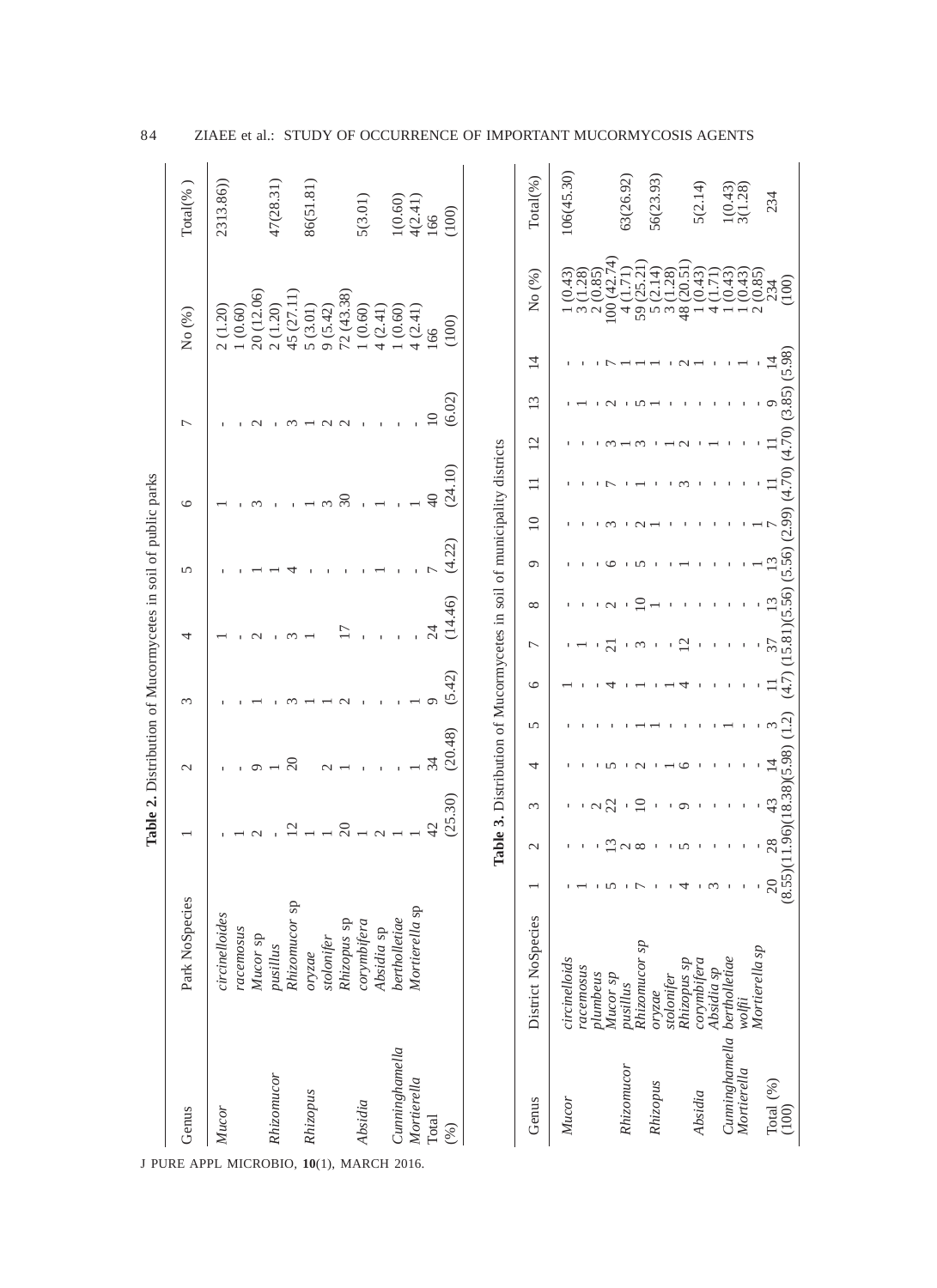microscopic examinations. Genus *Rhizopus* was the most frequent species with frequency rate of 35.5%, followed by *Mucor* (32.25%), *Rhizomucor* (27.5%), *Absidia* (2.5%), *Mortierella* (1.75%) and *Cunninghamella* (0.5%) (Table 1).

Also 51.81% of isolates in public parks soil samples was related to the genus *Rhizopus* which followed by *Rhizomucor* with frequency rate of 28.31%, while in municipality districts soil samples, the genus *Mucor* with frequency rate of 45.30% was the most frequent isolate and followed by *Rhizomucor* (26.92% ) (Table 2 and 3).

#### **DISCUSSION**

The saprophytic and pathogenic soilborne fungi are one of the most important components of soil mycoflora that they are transmitted with wind and can cause many infectious diseases and different degrees of allergy in animals and human<sup>20</sup>.

Most medically important Mucormycetes species grow rapidly on virtually any carbohydrate substrate and commonly found in soil and in decaying organic matter<sup>5, 22, 23</sup>. In addition, inhalation of sporangiospores in dust has been linked to outbreaks of rhinocerebral or pulmonary zygomycosis due to excavation, construction, or contaminated air-conditioning filters<sup>9</sup>.

Mucormycosis is a rare fulminating fungal infection caused by fungi belonging to Mucorales order. The infection usually starts in the middle or inferior nasal meatus and then spreads to the paranasal sinuses and the orbit $24$ .

The main aim of this study was to investigate the diversity of Mucormycetes in the soil of different public places and populated areas of municipality districts in Isfahan. Identification of fungi was carried out based on standard mycological methods.

The Mucorales are thermo-tolerant moulds that are widely found on organic substrates and soils. The optimum environmental conditions for the growth and sporulation of zygomycetes on these substrates are 27º C and high humidity. These are some thermophilic species, most of which have been isolated from composting plant materials<sup>9</sup>.

Most cases of mucormycosis are caused by members of the *Mucoraceae*. These include the genera *Absidia, Mucor*, *Rhizomucor* and

#### *Rhizopus*<sup>9</sup> .

In our study, the genera of *Rhizopus, Mucor*, and *Rhizomucor* were dominant genera with frequency rate of 35.5%, 32.25%, and 27.5% respectively (Table 1). These organisms are ubiquitous saprophytes in nature rarely infecting organisms with intact immune system7 . Members of the genus *Rhizopus* are the most common isolates recovered from clinical samples of mucormycosis and members of the genus *Mucor* are second to *Rhizopus* in terms of frequency<sup>13</sup>.

The occurrence of mucormycosis in immunocompromised patients is increasing, and physicians who treat patients in intensive care units must be aware of these fatal emerging infections<sup>22</sup>.

The commonest cause of mucormycosis is *Rhizopus arrhizus* (*oryzae*). Other less frequent aetiological agents include *Absidia corymbifera, Apophysomyces elegans, Cunninghmlla bertholletiae, Rhizomucor pusilus* and *Saksenea vasiformis*<sup>9</sup> .

In our study *Rhizopus arrhizus (oryzae)*, *Rhizomucor pusilus, Absidia corymbifera,* and *Cunninghmlla bertholletiae* were isolated from soil samples of public parks and municipality districts and the genus *Rhizopus* was the most frequent isolate (Table 2 and 3). However, *Rhizopus* spp. remains as the major cause of most mucormycosis cases, being responsible for almost 80% of the infections. Also a considerable number of mucormycosis cases have been associated with *M. circinelloides*25.

In our study, *M. circinelloides* and *M. racemosus* were isolated from soil samples of public parks and municipality districts and *M. plumbeus* was just isolated from two municipality district samples (Table 1, 2, and 3). *M. plumbeus* is extensively used for research purposes in biotransformation of natural products, but there have not yet been any mycosis cases associated with this species<sup>25</sup>.

In our study *Absidia* sp and *Absidia corymbifera* were isolated from parks and municipality districts soil samples (Table 1, 2, and 3). The genus *Absidia* consists of fungal species, which are ubiquitous soil inhabitants and represent important causative agents of mucormycosis in human and animals $26$ .

Malek *et al*. (2013) isolated 17 different

J PURE APPL MICROBIO*,* **10**(1), MARCH 2016.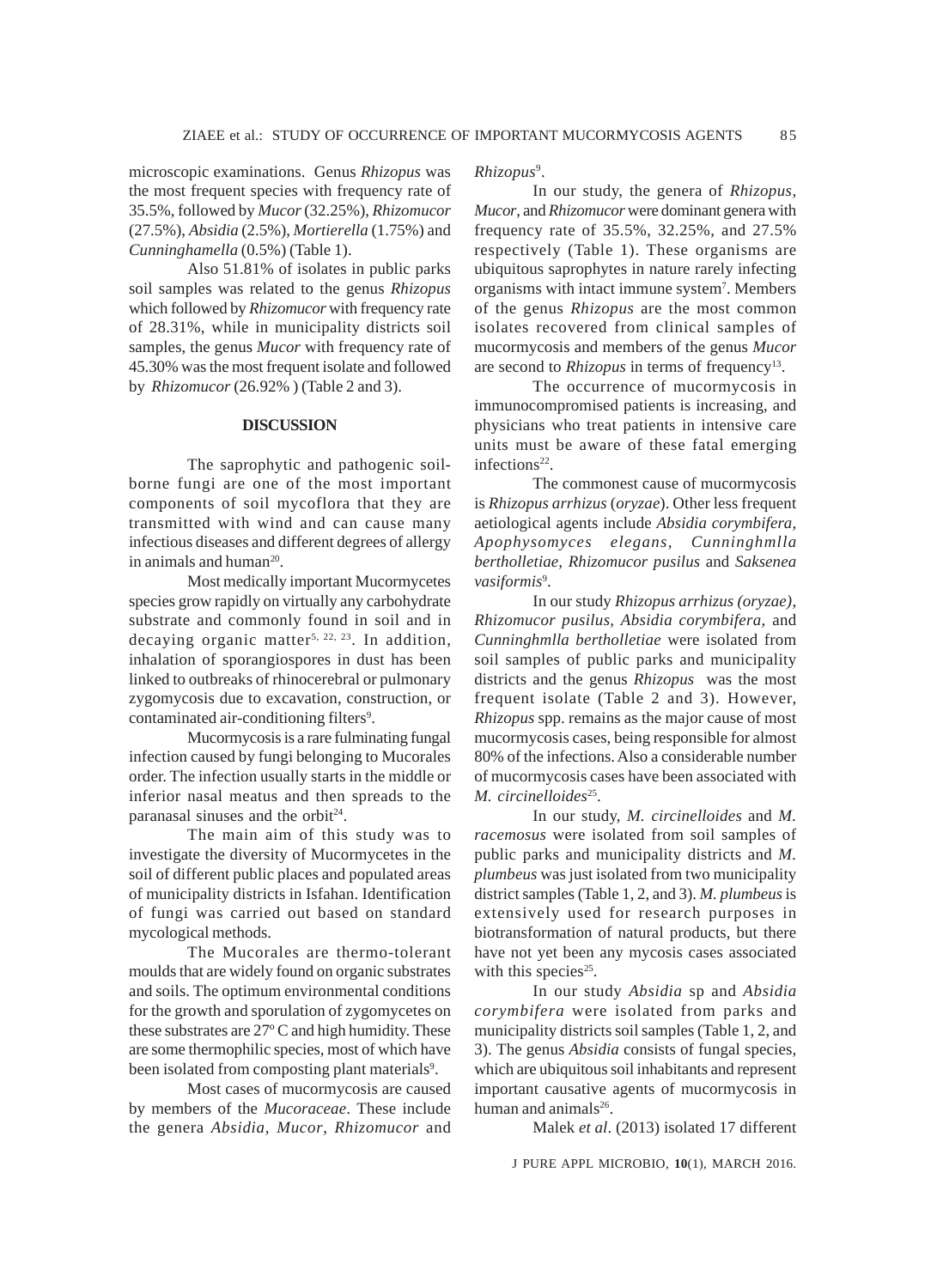fungal genera from park soils in Gorgan, which 36% of all isolates were related to Zygomycetes and the genus *Mucor* was the most frequent isolate among other genera of Zygomycetes<sup>27</sup>. In our study, the genus *Rhizopus* with frequency rate of 51.81% was the most frequent isolate from parks soils, followed by *Rhizomucor* (28.31%), *Mucor* (13.86%), *Absidia* (3.01%), *Mortierella* (2.41%) and *Cunninghamella* (0.60%) respectively (Table 2). It can be because of temperature and humidity differences, organic content and plant diversity of each area.

The *Mortierellaceae* may be differentiated *Mucoraceae* by virtue of their very delicate features. Sporangia are small and have few or no columella. The mycelium is dichotomously branched. These delicate features provided the original grounds for their placement in a separate family from the *Mucoraceae*12.

Some published papers are available about the isolation of the genus *Mortierella* from the soil28. In our study, *Mortierella wolfii* and *Mortierella* sp were isolated from the soil of parks and municipality districts with frequency rate of 2.41% and 1.28% respectively (Table 2 and 3). *Mortierella wolfii* is probably the only pathogenic species being an important causal agent of bovine mycotic abortion, pneumonia and systemic mycosis $12$ .

Yazdanparast *et al*. (2014) reported the isolation of some saprophytic and keratinophilic fungi from soil samples of parks and municipality districts of Tehran. They were isolated the genera *Cunninghamella*, *Mucor* and *Rhizopus* from soil samples of several parks. The isolation rate of *Cunninghamella* was more than the others<sup>29</sup>.

Up to now, some researchers have isolated many different fungi from various types of soils. Agamirian *et al*. (2013) investigated the prevalence of fungi in soil of Qazvin, Iran, and reported 14 genera which were included *Rhizopus* and *Mucor*20. Although our study focuses on Mucormycetes, but the genera belonging to the other classes of fungi were isolated which were included *Fusarium, Caldosporium, Aspergillus, Penicillium, Trichophyton mentagrophytis, Chrysosporium,* and *Scopulariopsis.*

Hedayati *et al*. (2004) published a paper in which they isolated *Mucor* spp and *Rhizopus* spp from soil samples of potted plants in hospitals

J PURE APPL MICROBIO*,* **10**(1), MARCH 2016.

of Sari, Iran. Other isolated genera were included *Acromunium, Penicillium, Caldosporium, Paecilomyces, Chrysosporium, Altrenaria,* Aspergillus, Verticillium, Geotrichum and yeast<sup>30</sup>, which is almost in agreement with isolated fungi in our study.

Rhinocerebral mucormycosis was diagnosed in a man with diabetes mellitus in Isfahan; the isolate was identified as *Rhizopus*  $oryzae$  and the patient<sup>31</sup> and it shows that the debilitated persons are predisposed to mucormycosis.

#### **CONCLUSION**

In conclusion, fungal abundance in different soils is related to some factors such; percentage of total carbon and soil moisture and these factors are present in soil of parks and street side gardens of Isfahan. Finally, 13 genera of saprophytic and pathogenic fungi were isolated in this study in which 6 genera were belonged to Mucormycetes. These opportunistic fungi can be dispersed via wind, insects or other agents and reach to immunocompromized persons.

## **ACKNOWLEDGEMENTS**

Authors wish to thank responsible of Mycology lab Ahmadreza Ahmadi for his technical assistance and valuable helps.

#### **REFERENCES**

- 1. Hibbett DS, Binder M, Bischoff JF, Blackwell M, Cannon PF, Eriksson OE, et al. A higherlevel phylogenic classification of the fungi. Mycol Res 2007; 509-547. URL:http:// www.ncbi.nlm.nih.gov/pubmed/17572334
- 2. Iwen PC, Thapa I, Bastola D. Review of methods for the identification of Zygomycetes with an emphasis on advances in molecular diagnostics. *Labmedicine* 2011; **42**(5): 260-266. URL: http:/ /labmed.ascpjournals.org/content/42/5/260.full
- 3. Lackner M, Caramalho R, Lass-Florl C. Laboratory diagnosis of Mucormycosis: Current states and future perspectives. *Future Microbiol* 2014; **9**(5): 683-695.
- 4. Nagao K, Ota T, Tanikawa A, Takae Y, Mori T, Udagawa S, et al. Genetic identification and detection of human pathogenic Rhizopus species, a major mucormycosis agent, by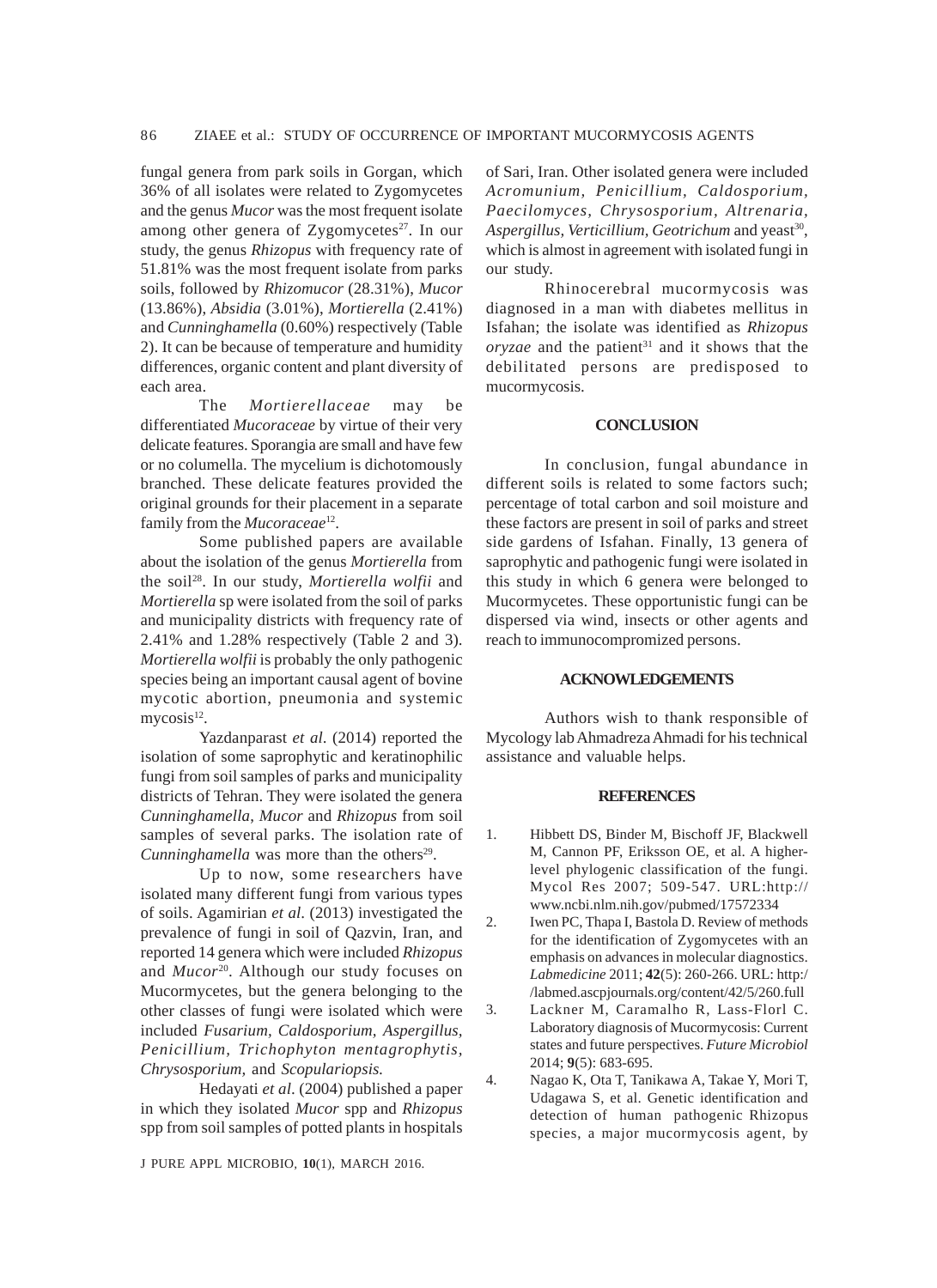multiplex PCR based on internal transcribed spacer region of rRNA gene. *J Dermatol Sci* 2005; **39**(1): 23-31.

- 5. Mohamed S, Abdel-Motaleb HY, Mobarak FA. Management of rhino-orbital mucormycosis. *Saudi Med J* 2015; **36**(7); 865-868. URL: http:/ /www.ncbi.nlm.nih.gov/pmc/articles/ PMC4503909/
- 6. Landlinger C, Preuner S, Baskova L, Van Grotel M, Hartwig NG, Dworzak M, et al. Diagnosis of invasive fungal infections by a real-time Pangungal PCR assay in immunocompromised pediatric patients. *Leukemia* 2010; **24**: 2032- 2038. URL: http://www.ncbi.nlm.nih.gov/ pubmed/20882044
- 7. Paramythiotou E, Frantzeskaki F, Flevari A, Armaganidis A, Dimopoulos G. Invasive fungal infections in the ICU: How to approach, how to treat. Molecules 2014; **19**(1): 1085-119. URL:http://www.ncbi.nlm.nih.gov/pubmed/ 24445340
- 8. Landlinger C, Baskova L, Preuner S, Willinger B , Buchta V, Lion T. Identification of fungal species by fragment length analysis of the internally transcribed spacer 2 region. *Eur J Clin Microbiol Infect Dis* 2009; **28**: 613-622. URL: http:// scicurve.com/paper/19104852
- 9. Richardson M. The ecology of the zygomycetes and its impact on environmental exposure. Clin Microbiol Infect. 2009;**15**(SUPPL. 5):2-9. URL: http://www.ncbi.nlm.nih.gov/pubmed/ 19754749
- 10. Alvarez E, Sutton DA, Cano J, Fothergill AW, Stchigel A, Rinaldi MG, et al. Spectrum of zygomycete species identified in clinically significant specimens in the United States. *J Clin Microbiol* 2009; **47**(6): 1650-1656. URL: http:/ /jcm.asm.org/content/47/6/1650.full.pdf
- 11. Kasai M, Harrington SM, Francesconi A, Petraitis V, Petraitiene R, Beveridge MG, et al Detection of a molecular Biomarker for zygomycetes by Quantitative PCR asseys of plasma, bronchoalveolar lavage, and lung tissue in rabbit model of experimental pulmonary Zygomycosis. *J Clin Microbiol* 2008; **46**(11): 3690-3702.
- 12. Ribes JA. Zygomycetes in human disease. *Clin Microbiol Rev* 2000; **13**(2): 236-301. URL:http:/ /cmr.asm.org/content/13/2/236.short
- 13. Bala k, Chander J, Handa U, Punia RS, Attri AK. A prospective study of mucormycosis in north India: Experience from a tertiary care hospital. *Med Mycol* 2015; **53**: 248-257. URL:http://mmy.oxfordjournals.org/content/53/ 3/248.abstract
- 14. Kim M.J, Park P.W, Ahn J.Y, Kim K.H, Seo JY,

Jeong J.H, et al. Fatal Pulmonary Mucormycosis Caused by *Rhizopus microsporus* in a Patient with Diabetes. *Ann Lab Med* 2014; **34**: 76-79. URL: http://www.ncbi.nlm.nih.gov/pmc/articles/ PMC3885781/

- 15. Edel-Hermann V, Gautheron N, Mounier A, Steinberg C. Fusarium diversity in soil using a specific molecular approach and a cultural approach. J Microbiol Methods 2015; 111: 64- 71. URL: http://www.ncbi.nlm.nih.gov/ pubmed/25655778
- 16. Baumgardner D.J**.** Soil- related Bacterial and Fungal Infections. *J Am Board Fam Med* 2012; **5**(5): 734-744.URL: http://www.jabfm.org/ content/25/5/734.full
- 17. Moallaei H, Zaini F, Pihet M, Mahmoudi M, Hashemi J. Isolation of keratinophilic fungi from soil samples of forestes and farm yards. *Iran J Public Health* 2006; **35**(4): 62-69. URL:http:// ijph.tums.ac.ir/index.php/IJPH/article/view/ 1797.pdf/0
- 18. Suhail M, Irum F, Jatt T, Korejo F, Abro H. *Aspergillus* mycoflora isolated from soil of Korti Barrage Sandy, Pakistan*. Pak J Bot* 2007; **39**(3): 981-984. URL:http://www.pakbs.org/pjbot/ PDFs/39(3)/PJB39(3)981.pdf
- 19. Zarrin M, Haghgoo R. Survey of keratinophilic fungi from soils in Ahvaz, Iran. Jundishapur J Microbiol 2011; **4**(3): 191-194. URL: http:// www.sid.ir/en/VEWSSID/J\_pdf/130420111312. pdf
- 20. Aghamirian MR. Ghiasian SA. The prevalence of fungi in soil of Qazvin. *Jundishapur J microbial* 2013; **6**(1): 76-79. URL: http:// jjmicrobiol.com/4591.fulltext
- 21. Machouart M, Larche J, Burton K, Collomb J, Maurer P, Cintrat A, et al. Genetic identification of main opportunistic Mucorales by PCR-RFLP. *J Clin Microbiol* 2006; **44**(3): 805-810. URL:http://www.ncbi.nlm.nih.gov/pmc/articles/ PMC1393117/
- 22. Larche J, Machouart M, Burton K, Collumb J, Biava MF, Gerard A, et al. Diagnosis of cutaneous mucormycosis due to *Rhizopus microsporus* by an innovative PCR-Restriction Fragment-Length Polymorphism method. *Clin Infect Dis* 2005; **41** (9):1362-1365.
- 23. Walsh TJ, Gamaletsou MN, McGinnis MR, Hayden RT, Kontoyiannis DP. Early clinical and laboratory diagnosis of invasive pulmonary, extrapulmonary, and disseminated mucormycosis (zygomycosis). Clin Infect Dis. 2012; **54**(SUPPL. 1):S55-S60.
- 24. Viterbo S , Fasolis M, Garzino-Demo P, Griffa A, Boffano P, Iaquinta C, et al. Management and outcomes of three cases of rhino cerebral

J PURE APPL MICROBIO*,* **10**(1), MARCH 2016.